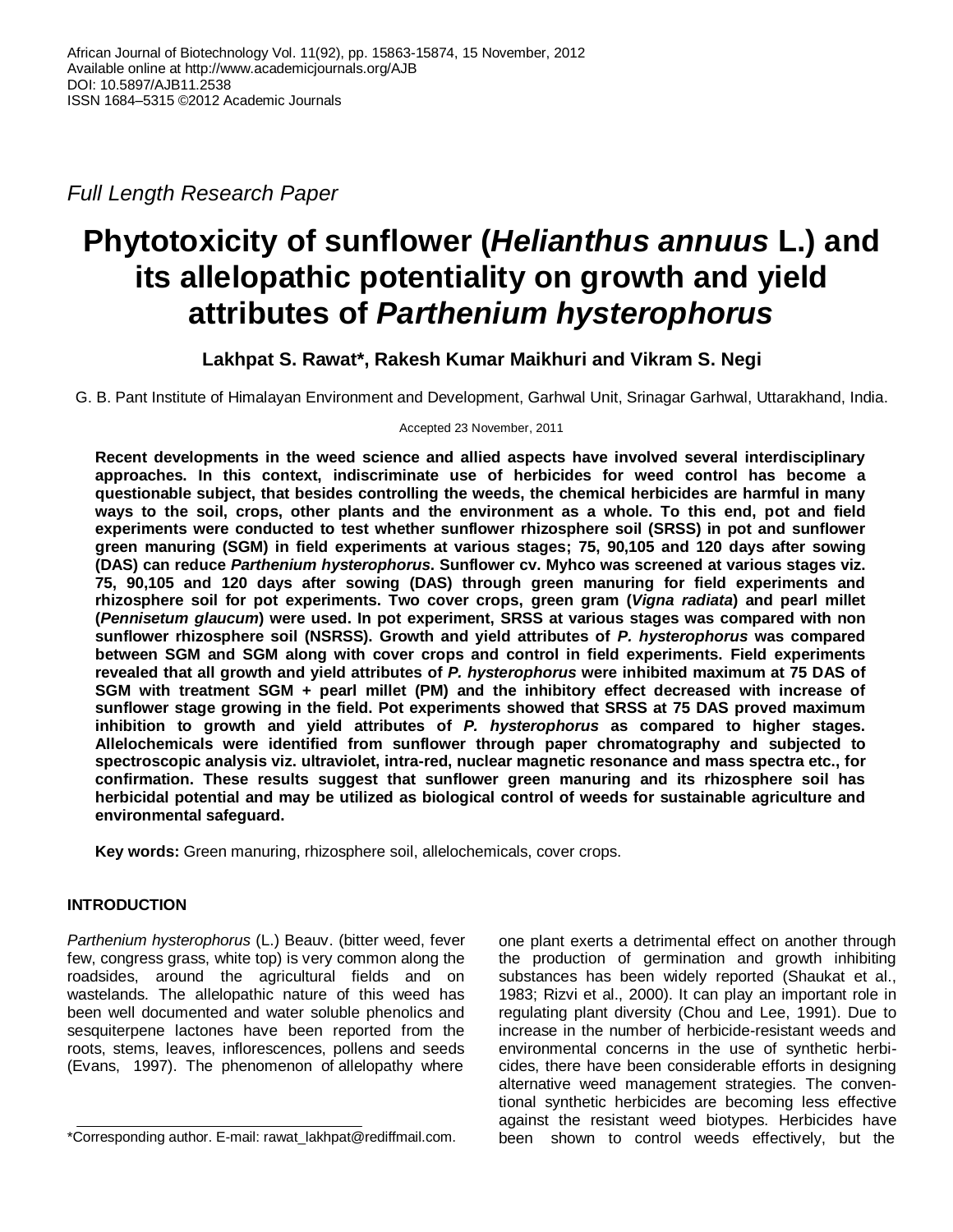intensive and extensive use of herbicides have resulted in the development of resistant population (Gealy et al., 2003; Beckie, 2006) and contamination of agricultural produce and environment (Buhler et al., 2000; Clausen et al., 2007). Thus, interest in alternative methods to control *P. hysterophorus* increased recently (Dharmraj and Sheriff, 1994a; Dharmraj, 1994c; Rawat, 2002; Singh, 2002; Anjun et al., 2005; Azania et al., 2003).

Allelopathic potential of sunflower for weed control has been reported in its cultivars viz. Ramsum HS-52, Peredovik, Hybrids 201, 8941. In green house studies, sunflower 'Russian mammoth' reduced both seed germination and biomass of weeds (Hall et al., 1982). The aqueous extracts as well as growing plant inhibit the seed germination and seedling growth of *Abutilon theophrasti, Datura stramonium, Ipomoea* species and *Brassica kaber* (Dharmraj et al., 1994a, b, c; Leather and Forrence, 1979; Prusty et al., 1994; Wilson and Rice, 1968). Its aqueous extracts reduced the germination (36 to 56%) and seedling growth (22 to 57%) of *Trianthema portulacastrum, Amaranthus viridis* and *P. hysterophorus*. However, in field studies, drastic reduction occurred in germination (83 to 95%), growth (79 to 95%) and chlorophyll content of the above weeds and also in *Portulaca oleracea* and *Flaveria australasica* weeds (Dharmaraj et al., 1994a, b, c). Sunflower-oat rotation over five years period significantly lowered the density of grassy and broadleaf weeds in fields than in control plots (Leather, 1983a,). Although weed density increased in all plots over the five seasons, the rate of increase was less in sunflower plots. There was, however, little difference among the various sunflower cultivars. In further studies, weed biomass was equivalent in plots planted with sunflower, whether S-thydipropyl carbomothiote (EPTC) herbicide was applied or not, clearly showing the efficacy of sunflower mediated weed control (Leather, 1987). In sunflower-wheat rotation field trials, sunflower decreased the density and dry weight of wild oat and *Cirsium arvense* in the following wheat crop (Cernusko and Borkey, 1992). Soil incorporation of sunflower residues significantly reduced the number of dicot weeds by 66% compared with the control (Anaya, 1989). In pot experiments, sunflower straw depressed the plant height of wild oat, *Agropyron repens,* barnyard grass, *Ambrosia artemisiifolia* and lambsquarter and decreased the biomass of the last three weed species (Muminovic, 1991). Application of sunflower residue at 2 tons per hectare or its preceding crop reduced pollution of *Cleome viscose, Corchorus trilocularis* and *Cyperus iria*.

The potential of sunflower as source of allelochemicals is well known (Varela, 1982). Bioassays of leaf aqueous extracts show strong inhibition and stimulation in germination and root length of test plant species. The leaf aqueous extracts of sunflower `SH 222' were found to obtain five new guaianolides and the annuolides possess allelopathic activity of sunflower. All the guaianolides possess allelopathic activity over dicotyledonous species

and are likely to be involved in the allelopathic activity of sunflower cultivars (Macias et al., 1993). Macias et al. (1996) characterized absolutely new allelochemicals viz. 16 sesquiterpene lactones, five flavonoids, four kaurene diterpenes, 14 bisnorsesquiterpenes and sesquiterpene heliannulos. The heliannuols proved inhibitory to dicot weed species and hence may be an excellent source as a pre and post emergence herbicides at very low doses  $(10^{-4}$  to  $10^{-9})$ .

The objective of this study was to investigate the hypothesis that utilization of sunflower as natural herbicide may reduce *P. hysterophorus* infestation. The specific objectives were (a) to develop an environmental friendly weed management practices so as to reduce the yield losses in field crops caused by the weeds and (b) to overcome the problems associated with the present herbicides.

#### **MATERIALS AND METHODS**

Sunflower variety cv. Mahyco was used for green manuring and its rhizosphere soil was used for field and pot experiments respectively and crops namely *V. radiata,* W.K.-851 (green gram), and *Pennisetum glaucum* Cr. HHB – 67 (pearl millet) were used as cover crop for only field study. Seeds of all crops were procured from Haryana Agricultural University, Hisar, Haryana. Seeds of *P. hysterophorus* were collected from its natural population in adjoining areas of experimental farm.

#### **Pot experiment**

This experiment consisted to two components; i) plant component: that is test crops plant species (*V. radiata, P. glaucum*) and test weeds *P. hysterophorus*) and ii) soil components: two types of soil; the non-sunflower rhizosphere soil (NSRSS) soil from the field where sunflower was not grown (control) and sunflower rhizosphere soil (SRSS). The treatments were replicated thrice in completely randomized design. The soil used in pot trial was sandy loam in texture, alkaline pH (8.4) and poor in C (0.25%). Soil for control treatment was brought from the field where sunflower was not growing. For treatment pots, soil was gotten from sunflower plants rhizosphere from a depth of 30 cm at different stages viz. 75, 90, 105 and 120 days after sowing (DAS) to determine the phytotoxicity of sunflower rhizosphere soil growing in the field on *P. hysterophorus*.

Immediately after harvesting sunflower plants, the soil was dug and clods were crushed to powder. All the soil was sieved through a 2 mm-mesh sieve to remove all the plant residues. All the pots (25 cm diameter) were lined with polythene sheets to prevent adsorption of allelochemicals by pots or through leakage of leachates from the pots. The pots were filled with soil at 4.0 kg/pot on dry weight basis as per the treatments. Recommended doses of nitrogen and phosphorous was also applied. The pot soil was leveled and pressed with hand to remove air pockets and was irrigated with 900 ml tap water. The next day, as per treatments, five seeds of test crop were sown (kept on soil surface) per pot. For test weeds, the soil infested with *P. hysterophorus* seeds was used respectively. Immediately, seeds were covered with 500 g dry sieved soil per pot to prevent crust information over the germinating seeds. After the completion of germination, the pots were irrigated with tap water as per requirement. To determine the phytotoxicity on particular crops and weeds, the unwanted weeds growing in the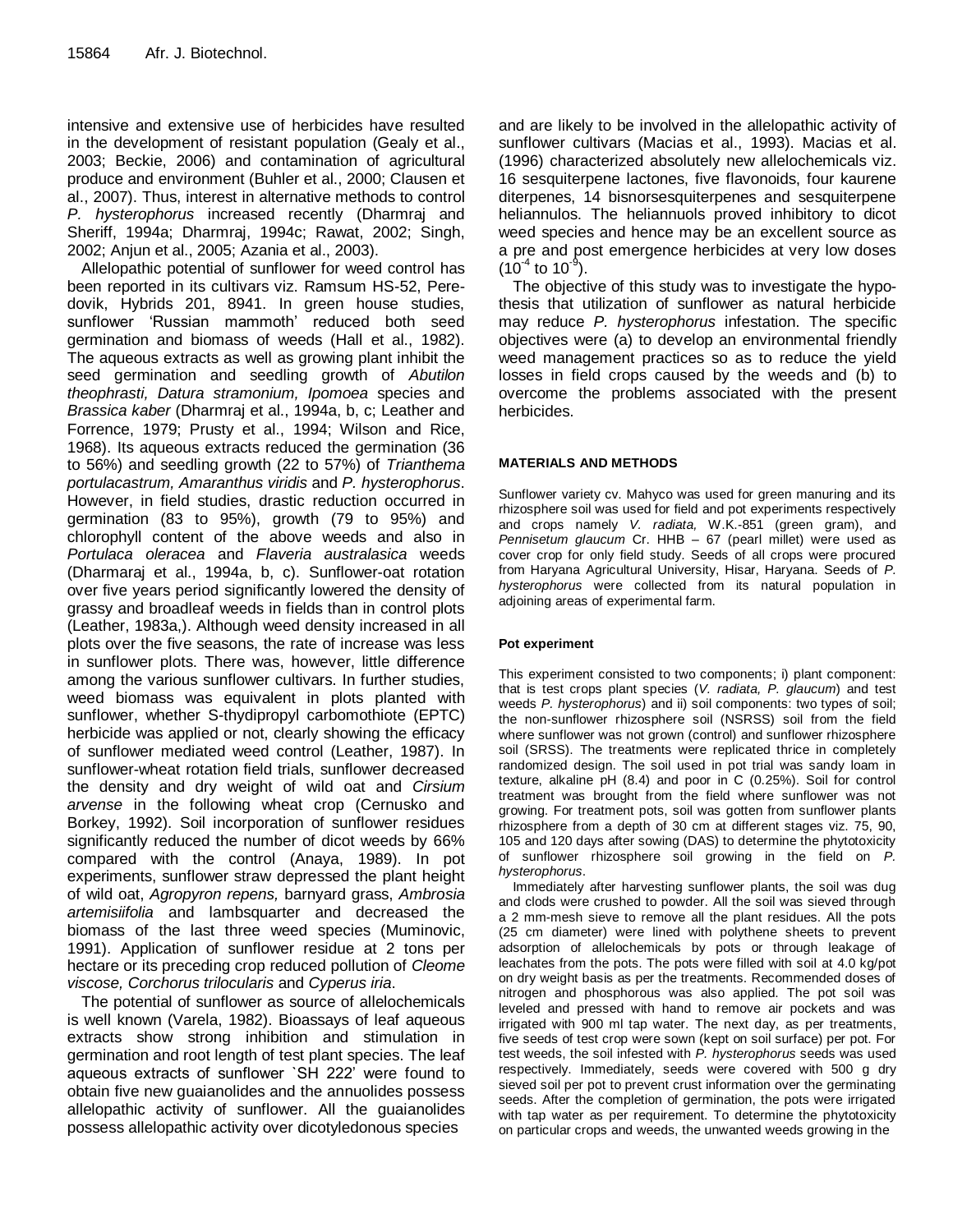pots were eliminated. The thinning of plants in pots was done at 15 DAS and five crop plants were kept per pot.

#### **Field experiment**

Sunflower plant cv. Mahyco was grown in the experimental field of Agronomy farm, HAU, Hisar, to determine the effect of green manuring of sunflower whole plant incorporation on weed *P. hysterophorus*. The green manuring of sunflower followed by cover crops; *V. radiata,* W.K.-851; *P. glaucum* Cr. HHB – 67 were used for the experiment. Sunflower plants were harvested at various stages of its growth in the field; 60, 75, 90,105 and 120 days after sowing (DAS). The weighed amount of harvested sunflower plant at various stages was chopped and incorporated into the soil of treatment plots SGM+PM and SGM+GG but not in the plots of the control. The plots were irrigated for a short period and the chopped tissues of sunflower were mechanically mixed with the soil to 15 cm soil depth in the month of April, 2000 and 2002. Prior to green manuring in treatment plots, the soil was loamy-sandy with sand 76%, silt 15.8%, clay 18.6%, N 66.1 kg/ha, P 36.8 kg/ha and k 344 kg/ha and soil pH 8.12.

The field experiment was a completely random block design with ten treatments and with four replicates. Plots were 2.5 m by 2 m and were separated by 30 cm buffer strips. For the cover crops, *V. radiata,* W.K.-851; *P. glaucum* Cr. HHB – 67 were sown at distance of 25 cm between rows and 20 cm between hills within the same rows. For *P. hysterophorus* seeds, soil from natural seed bank where the selected weed was growing naturally near to the experimental site was collected and sieved through 2 mm mesh to avoid unwanted materials in the experimental plots. Sieved soil of *P. hysterophorus* seeds was incorporated in the treatment plots. Three seeds of *V. radiata,* W.K.-851 and *P. glaucum* Cr. HHB – 67 as per experimental design were sown in each hill. No chemical herbicides were applied in the experimental plots, but other weeds that occurred in the plots except *P. hysterophorus* were removed by hand during the experiment. A basal dose of nitrogen and phosphorus (60 kg/ha) was drilled at sowing when the field was ploughed. After completion of germination, the plots were irrigated. At maturity, plant population, height, grain yield, plant population, tillering/branches/ number of capitulum/plant, biomass yield/ plant and per plot were measured using 1 m<sup>2</sup> quadrat at three samples point per plot.

#### **Estimation of total phenolics**

The phenolic compound in plant materials of sunflower was determined using the method of King and Health (1967) and Allen et al. (1974). Total soluble polyphenolics were analyzed by Folin-Ciocalteu reagent according to Swain and Hillis (1959). The polyphenolics include both hydrolysable tannins and non-tannins polyphenolics. 0.5 g sample of different materials was extracted with 50 ml of 50% methanol by heating the samples on a water bath at 77 to 80°C for 1 h. The extract was used for determining the concentration of polyphenols by using Folin-Denis reagent and 12%  $Na<sub>2</sub>CO<sub>3</sub>$  and reading the absorbance at 760 nm.

#### **Identification of potential allelochemicals in leaf debris using high-performance liquid chromatography (HPLC)**

Phenolic constituents in the plant material of sunflower were extracted using the method of Harborne (1973). Plant material (10 g) of sunflower was hydrolyzed in 50 ml of concentrated 2 N HCl for 30 min, cooled and extracted with 10 ml of ethyl acetate two times.

The ethyl acetate extracts were filtered through Whatman number 44 filter circle, pooled and concentrated. The left over residue was extracted in 5 ml of HPLC grade methanol, filtered through 0.45 µm nylon filter and analysed by (HPLC). HPLC was performed on a waters liquid chromatograph 2695 (Waters Associates, Millford, MA) fitted with a binary gradient pump using a reverse phase C8 column (4.6 9 150 mm) and injection loop SM7. The solvent system used consisted of 0.01 M hexane sulfonic acid sodium salt buffer at pH 4.0 (solvent A), and acetonitrile (solvent B) at a ratio of 60:40 (v/v). The flow rate was 1 ml min<sup>-1</sup> and UV detector (model 2487; Waters Associates, Millford, MA) was set at a wavelength of 230 nm. The other HPLC operating conditions included sample volume of 20 L, chart speed of 0.25 cm min<sup>-1</sup>, detector sensitivity of 1.0 AUFS, recorder range of 10 mV FS and the ambient column temperature. The different phenolic acids were identified and their relative concentrations were calculated by comparing the peak areas of the samples with those of the standards procured from Sigma, St. Louis and Lancaster, UK.

#### **Statistical analysis**

The average of four samples from each replication for germination, plant population, grain yield/plant/plot and biomass yield/plant/plot was used for statistical analysis. The percent germination data was subjected to angular transformation for statistical analysis. One way ANOVA was performed on each dependent variable test crops in field and pot experiment by using general linear model (GLM) design in the SPSS V. 10.0. Critical difference (CD) at 5% confidence level was used for comparison of treatment.

### **RESULTS**

#### **Pot study**

#### *Plant height*

In general, the sunflower rhizosphere soil at various stages significantly decreased the height of *P. hysterophorus* as compared to non-sunflower soil (control) (Table 1). At 60 DAS of sunflower, the rhizosphere soil was found most inhibitory to *P. hysterophorus* (65.5%). The magnitude of inhibition to height in *P. hysterophorus* at all stages followed the order 60 (65.8%) > 75 (55.5%) > 90 (41.4% > 105 > (38.8%) > 120 (18.7%) days after sowing, respectively (Table 1).

#### *Plant population*

At 60 DAS of sunflower, the rhizosphere soil showed maximum decrease in the number of plants of *P. hysterophorus* as compared to higher stages studied (Table 1). The plant population of *P. hysterophorus* was observed most sensitive to rhizosphere soil and inhibited maximum at 60 DAS (61.5%), whereas at 105 DAS no inhibitory effect was observed. The magnitude of inhibition to plant population of *P. hysterophorus* at all stages followed the order; 60 (61.5%) > 75 (48.5%) > 90 (28.5% > 105 > (0.0%) > 120 (17.6%) days after sowing, respectively (Table 1).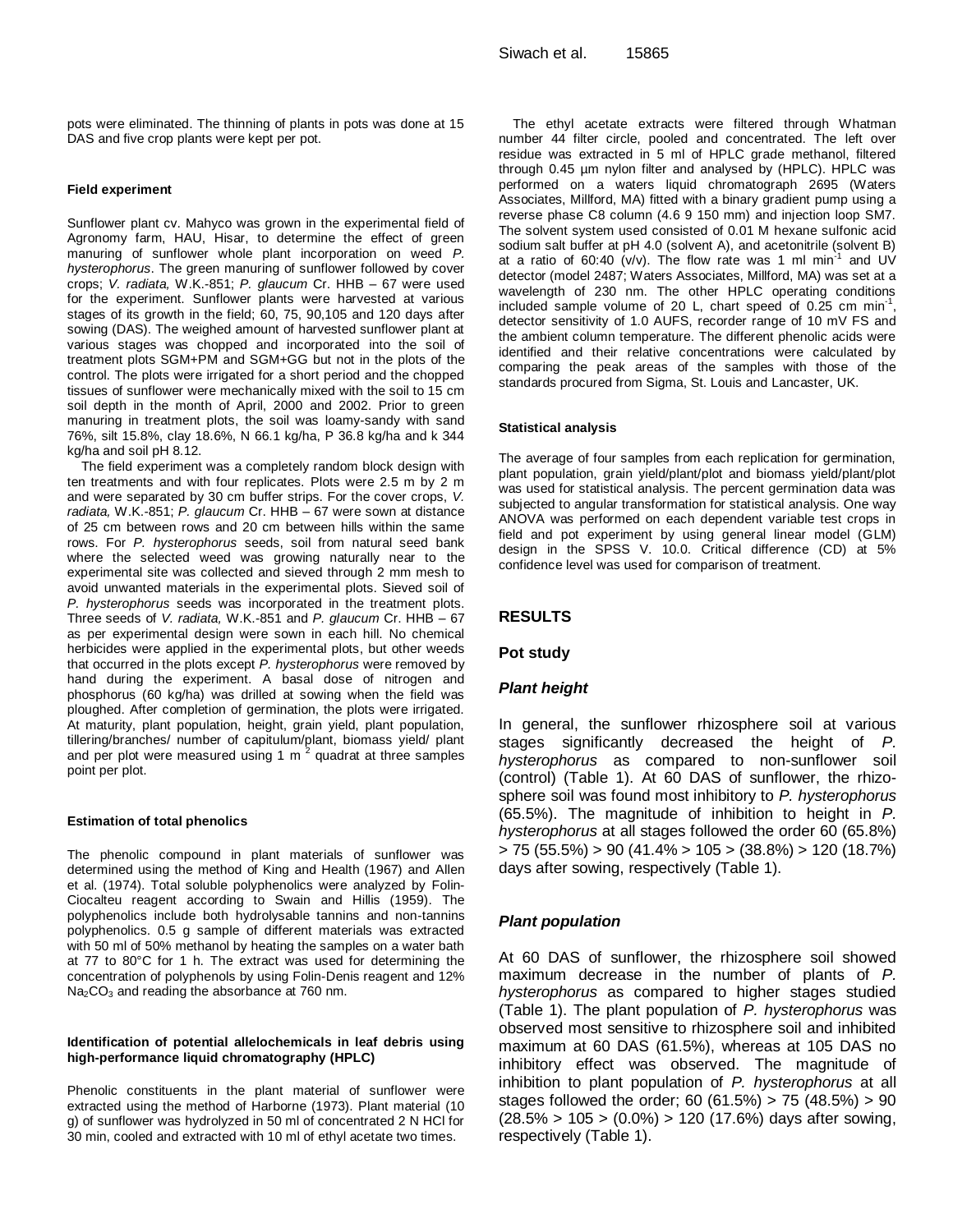**Table 1.** Effect of phytotoxicity of sunflower rhizosphere soil at various stages of crop growth on *Parthenium hysterophorus.*

| <b>Treatment</b> | <b>Plant height</b>                | <b>Plant population</b> | Number of<br>branch | 100-seed<br>weight (g) | Yield /plant (g) |               | Yield /pot (g) |                |
|------------------|------------------------------------|-------------------------|---------------------|------------------------|------------------|---------------|----------------|----------------|
|                  |                                    |                         |                     |                        | Grain            | <b>Straw</b>  | Grain          | <b>Straw</b>   |
|                  | Sunflower rhizosphere soil 60 DAS  |                         |                     |                        |                  |               |                |                |
| <b>NSRSS</b>     | 82.3                               | 7.8                     | 8.8                 | 0.25                   | 1.12             | 7.18          | 2.18           | 52.3           |
| <b>SRSS</b>      | $28.1(-65.8)$                      | 3.0(61.5)               | $4.5(-48.8)$        | $0.23(-8.0)$           | $0.62$ (-44.6)   | $3.30(-54.0)$ | $0.96(-59.9)$  | $22.3(-57.3)$  |
| CD at 5%         | 2.45                               | 2.21                    | 1.35                | <b>NS</b>              | 0.04             | 0.89          | 0.68           | 0.19           |
|                  | Sunflower rhizosphere soil 75 DAS  |                         |                     |                        |                  |               |                |                |
| <b>NSRSS</b>     | 81                                 | 6.8                     | 9.15                | 0.27                   | 1.15             | 7.15          | 2.58           | 49.0           |
| <b>SRSS</b>      | $36(-55.5)$                        | $3.5(-48.5)$            | $5.0(-45.0)$        | $0.23$ (-14.8)         | $0.75(-34.7)$    | $4.0(-43.6)$  | $1.15(-55.4)$  | 29.15 (-40.6)  |
| CD at $5%$       | 1.90                               | 1.27                    | 2.51                | <b>NS</b>              | 0.45             | 1.34          | 0.71           | 0.19           |
|                  | Sunflower rhizosphere soil 90 DAS  |                         |                     |                        |                  |               |                |                |
| <b>NSRSS</b>     | 82                                 | 7.0                     | 8.50                | 0.26                   | 1.16             | 7.0           | 2.60           | 48.3           |
| <b>SRSS</b>      | $48(-41.4)$                        | $5.0$ ( $-28.5$ )       | 6.5(23.5)           | $0.24$ (-7.6)          | $0.95(-18.1)$    | $5.15(-27.1)$ | $1.15(-48.4)$  | $31.25(-35.4)$ |
| CD at 5%         | 0.84                               | 0.74                    | 0.96                | <b>NS</b>              | 0.11             | 0.62          | 0.71           | 0.11           |
|                  | Sunflower rhizosphere soil 105 DAS |                         |                     |                        |                  |               |                |                |
| <b>NSRSS</b>     | 80                                 | 6.5                     | 8.0                 | 0.24                   | 1.0              | 7.0           | 2.60           | 43.2           |
| <b>SRSS</b>      | 45 (-38.8)                         | 6.5(0.0)                | $7.5(-6.2)$         | 0.24(0.0)              | 1.0(0.0)         | $5.56(-21.4)$ | $1.35(-56.0)$  | $13.0 (-23.4)$ |
| CD at 5%         | 0.61                               | 0.74                    | <b>NS</b>           | <b>NS</b>              | <b>NS</b>        | 0.26          | 0.64           | 0.67           |
|                  | Sunflower rhizosphere soil 120 DAS |                         |                     |                        |                  |               |                |                |
| <b>NSRSS</b>     | 81.3                               | 8.5                     | 9.0                 | 0.25                   | 1.19             | 7.85          | 2.29           | 45.3           |
| <b>SRSS</b>      | $66.0$ ( $-18.7$ )                 | $7.0$ ( $-17.6$ )       | $8.0(-11.1)$        | $0.24(-4.0)$           | $1.10(-17.5)$    | $6.10(-21.7)$ | $2.0(-9.0)$    | 39.0 (-13.7)   |
| CD at 5%         | 0.9                                | 0.11                    | 0.09                | <b>NS</b>              | 0.08             | 0.24          | 0.06           | 0.08           |

CD at 5% = Critical difference at 5%; DAS = days after sowing; NS= non-significant. Data in parenthesis indicate % stimulation (+) and inhibition (-) over control.

# *Number of branches/tillering*

The results reveal that the effect of rhizosphere soil to tiller in *P. hysterophorus* has greater effect throughout all stages (60, 75, 90, 105 and 120 DAS). The magnitude of inhibition to tillering in *P.*  *hysterophorus* from rhizosphere soil of sunflower at all stages followed the order: 60 (48.8%) > 75  $(48.5\%)$  > 90  $(28.5\%)$  > 120  $(11.1\%)$  > 105 (6.2%). The results indicate that the stage 120 DAS was more harmful to tillering in *P. hysterophorus* as compared to 105 (Table 1).

#### *Seed weight*

75 DAS of sunflower rhizosphere soil proved to be most inhibitory to seed weight of *P. hysterophorus* (14.8%), whereas 105 DAS was observed to be less inhibitory (0.0%). The magnitude of inhibition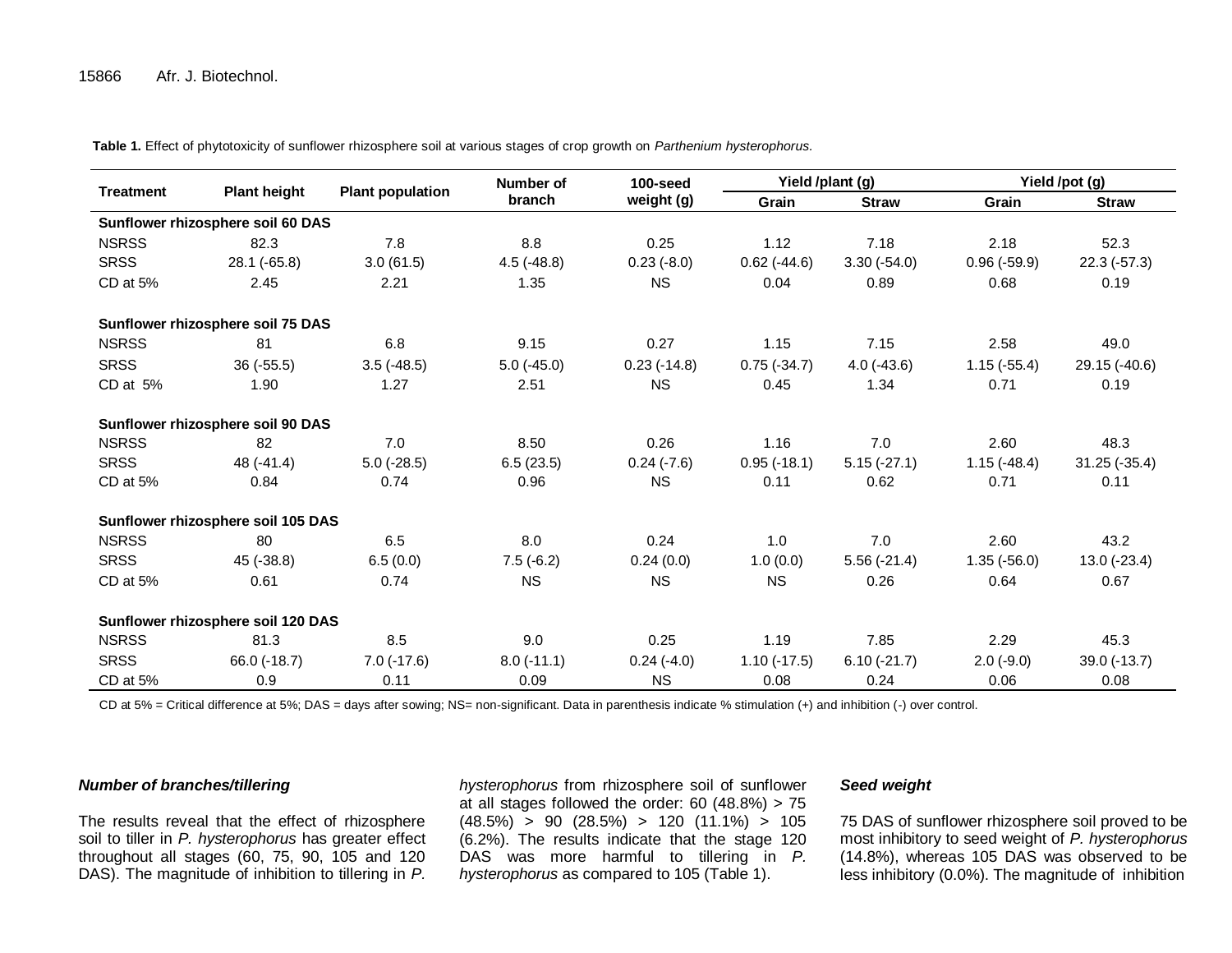

**Figure 1.** Plant population of *P. hysterophorus* under sunflower green manuring at different stages in field experiment. SGM, Sunflower green manuring; PM, pearl millet (*Pennisetum glaucum*); GG, green gram (*Vigna radiata*).

to seed weight in *P. hysterophorus* followed an order 75  $(14.8\%) > 60 (8.05\%) > 90 (7.6\%) > 120 (4.0\%) > 105$ (0.0%), respectively (Table 1).

# *Grain yield*

Except 105 DAS, all stages of sunflower rhizosphere soil inhibited grain yield of *P. hysterophorus* per plant. Maximum phytotoxicity of rhizosphere soil grain yield was observed at 60 DAS (44.6%) (Table 1). The trend of inhibition of rhizosphere soil to grain yield followed an order 60 (44.6%) > 75 (34.7%) > 90 (18.8%) > 120  $(17.5%) > 105 (0.0%)$ , respectively (Table 1) whereas in per pot, maximum phytotoxicity of rhizosphere soil to grain yield was observed at 60 DAS (59.9%) (Table 1). The trend of inhibition of rhizosphere soil to grain yield followed an order 60 (59.9%) > 75 (55.4%) > 105 (56.0%) > 90 (48.4%) > 120 (9.0%), respectively (Table 1).

# *Biomass yield*

Maximum inhibition in biomass yield of *P. hysterophorus* was observed at 60 DAS (54.6%) (Table 1). The trend of inhibition of rhizosphere soil to biomass yield followed an order 60 (44.6%) > 75 (34.7%) > 90 (18.8%) > 120  $(17.5%) > 105 (0.0%)$ , respectively (Table 1) whereas, in per pot, maximum inhibition in biomass yield of *P. hysterophorus* was observed at 60 DAS (57.3%) (Table 1). The trend of inhibition of rhizosphere soil to biomass yield followed an order 60 (57.3%) > 75 (40.6%) > 90 (35.4%) > 105 (23.4%) > 120 (13.7%), respectively (Table 1).

# **Field experiment**

# *Plant population*

With plots GM+PM, population of *P. hysterophorus* was completely inhibited (100%) (Figure 1, P<0.05) in all stages of sunflower green manuring as compared to control plots. Plant population of *P. hysterophorus* with GM+GG also significantly reduced in all stages of sunflower green manuring as compared to the control. Green manuring of sunflower at all stages without cover crops significantly reduced population of *P. hysterophorus* as compared to the control (Figure 1, P<0.05).

# *Plant height*

Under GM+PM, height of *P. hysterophorus* was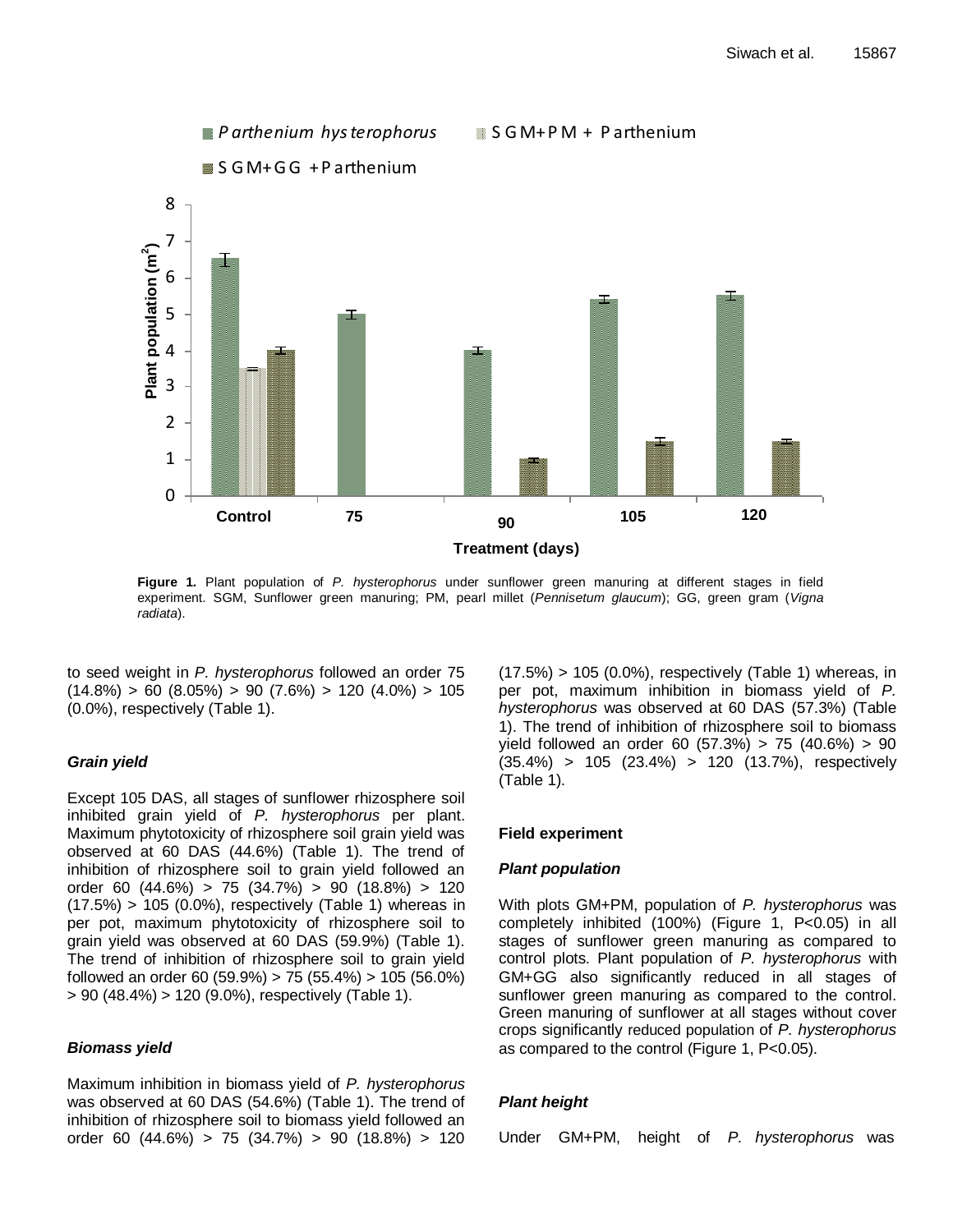

**Figure 2.** Plant height of *P. hysterophorus* under sunflower green manuring at different stages in field experiment. SGM, Sunflower green manuring; PM, pearl millet (*Pennisetum glaucum*); GG, green gram (*Vigna radiata*).

*P arthenium hys terophorus* S G M+ P M + P arthenium S G M+ G G + P arthenium



**Treatment (days)**<br> *s* under sunflower great,<br> **pearl millet (Pennis Figure 3.** Number of branches in *P. hysterophorus* under sunflower green manuring at different stages in field experiment. SGM, Sunflower green manuring; PM, pearl millet (*Pennisetum glaucum*); GG: green gram (*Vigna radiata*).

completely inhibited (100%) (Figure 2, P<0.05) in all stages of sunflower green manuring as compared to the control plots. Plant height of *P. hysterophorus* with GM+GG also significantly reduced in all stages of sunflower green manuring as compared to the control. Green manuring of sunflower at all stages without cover crops significantly reduced height of *P. hysterophorus* as compared to the control (Figure 2, P<0.05).

#### *Number of branches/tillering*

Branches of *P. hysterophorus* was found completely absent (100% inhibition) under GM+PM (Figure 3, P<0.05) in all stages of sunflower green manuring as compared to the control plots. Branches in *P. hysterophorus* with GM+GG also significantly reduced in all stages of sunflower green manuring as compared to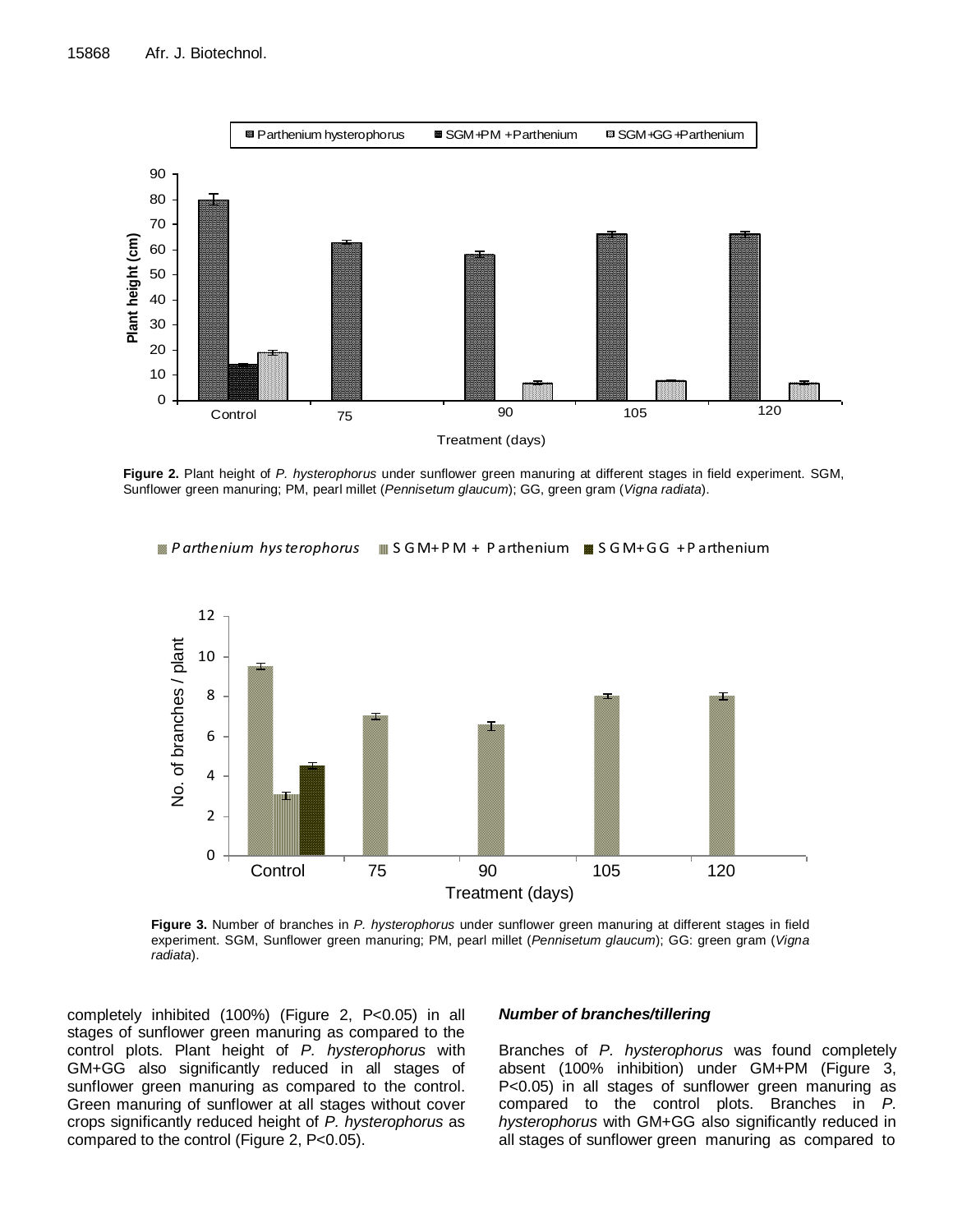

**Treatment (days)**<br> *Sterophorus* under sunflowe<br>
FRIST: PM, pearl millet (Pennis **Figure 4.** Number of capitulum/pouch in *P. hysterophorus* under sunflower green manuring at different stages in field experiment. SGM, Sunflower green manuring; PM, pearl millet (*Pennisetum glaucum*); GG, green gram (*Vigna radiata*).

the control. Green manuring of sunflower at all stages without cover crops significantly reduced branches of *P. hysterophorus* as compared to the control (Figure 3,  $P < 0.05$ ).

# *Number of capitulum*

Compared with the control, capitulum of *P. hysterophorus* was found to be 100% reduced under GM+PM and GM+GG (Figure 4, P<0.05) at all stages of sunflower green manuring. Under GM without cover crop, maximum reduction of pouch of *P. hysterophorus* was observed at 90 DAS (42.8%) followed by 75 (35.4%)>120 (20.6%)>105 (-19.5%), respectively (Figure 4, P<0.05).

# *Grain yield*

100% reduction of grain yield of *P. hysterophorus* was found under SGM+PM at all stages of sunflower green manuring (Figures 5 and 7, P< 0.05). Also, under SGM+GG, there was 100% significant reduction of grain yield of *P. hysterophorus* at all stages except 105 DAS of sunflower green manuring.

# *Biomass yield*

100% reduction of biomass yield of *P. hysterophorus* was

found under GM+PM at all stages of sunflower green manuring (Figures 6 and 8, P< 0.05). Under GM+VR also, 100% significant reduction in biomass yield of *P. hysterophorus* at the stage of 75 and 105 DAS was observed, whereas biomass at 90 and 120 DAS resulted in 85.2 and 22.3% reduction, respectively as compared to the control (Figure 8, P<0.05).

# *Quantification of phenolics in rhizosphere soil and plant extract of sunflower*

Phenolics are the most common water-soluble allelochemicals and play a significant role in plant- plant interactions including allelopathy. The results show that the amount of phenolics was more (849.49  $\pm$  19.25) at 2% concentration of aqueous extract in sunflower plant residue as compared to the rhizosphere soil (132.32  $\pm$ 5.65) (Table 2).

# *Identification of phenolic acids in plant residue of sunflower*

Upon HPLC analysis, a total of nine phenolic compounds viz. ferulic acid, P-coumaric acid, syringic acid, chlorogenic acid, isochlorogenic acid, neochlorogenic acid, vanillic acid, p-hydroxybenzoic acid and caffeoylquinic acid were identified in the plant residue of the sunflower. The results reveal that the maximum composition percent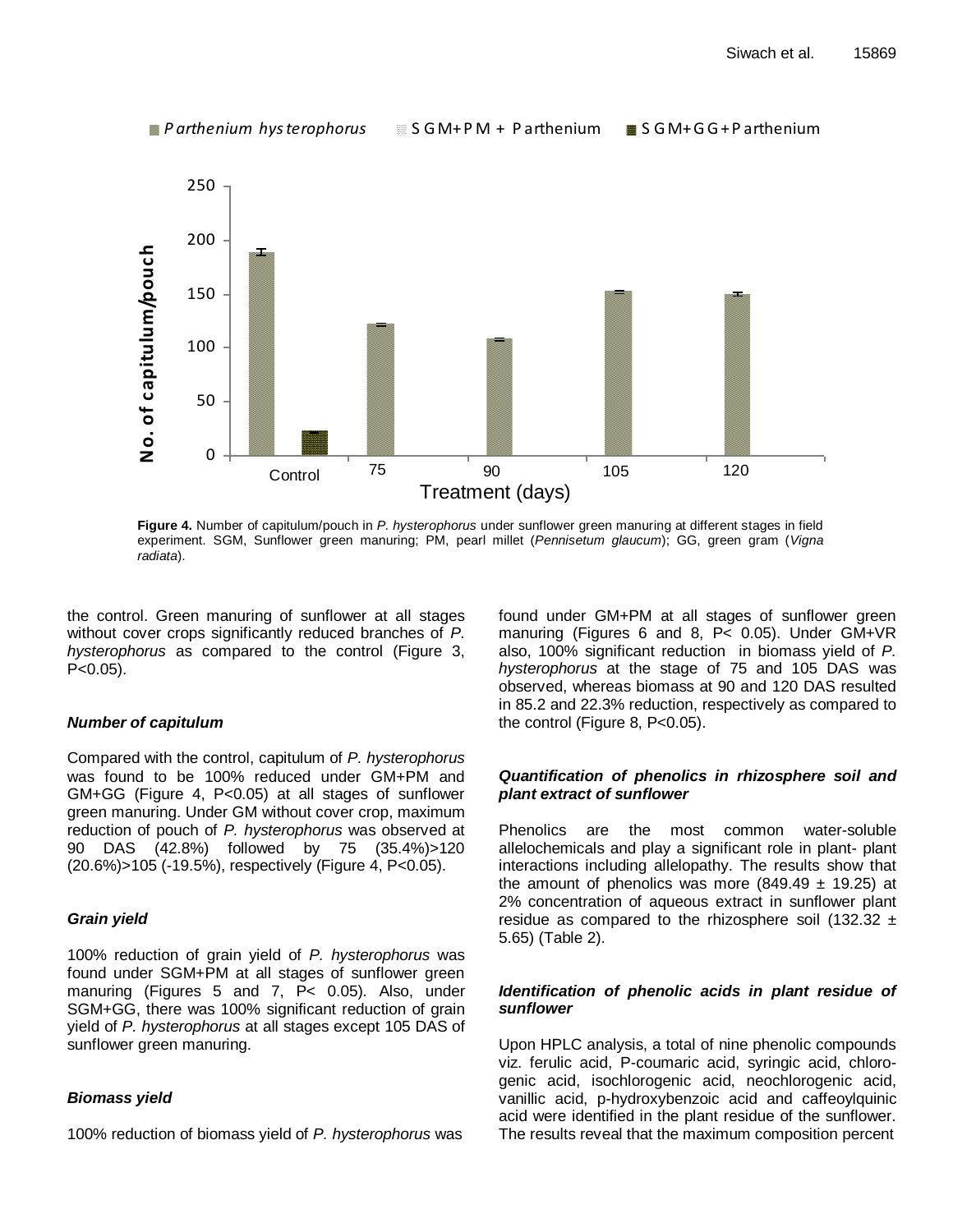

**Figure 5.** Grain (seed) yield in *P. hysterophorus* under sunflower green manuring at different stages in field experiment. SGM, Sunflower green manuring; PM, pearl millet (*Pennisetum glaucum*); GG, green gram (*Vigna radiata*).

**Parthenium hysterophorus**  $\equiv$  **S GM+ PM + P arthenium**  $\equiv$  S GM+ G G + P arthenium



**Taatment (date)**<br>
under sunflow<br>
The pearl r **Figure 6.** Biomass yield/plant in *P. hysterophorus* under sunflower green manuring at different stages in field experiment. SGM, Sunflower green manuring; PM, pearl millet (*Pennisetum glaucum*); GG, green gram (*Vigna radiata*).

was recorded for syringic acid phenolic compound, whereas minimum composition percent among the identified phenolic compounds was found for phydroxybenzoic acid (Table 3.)

#### **DISCUSSION**

Our experiments reveal that *P. hysterophorus* infestation in the field and adjoining areas could be reduced through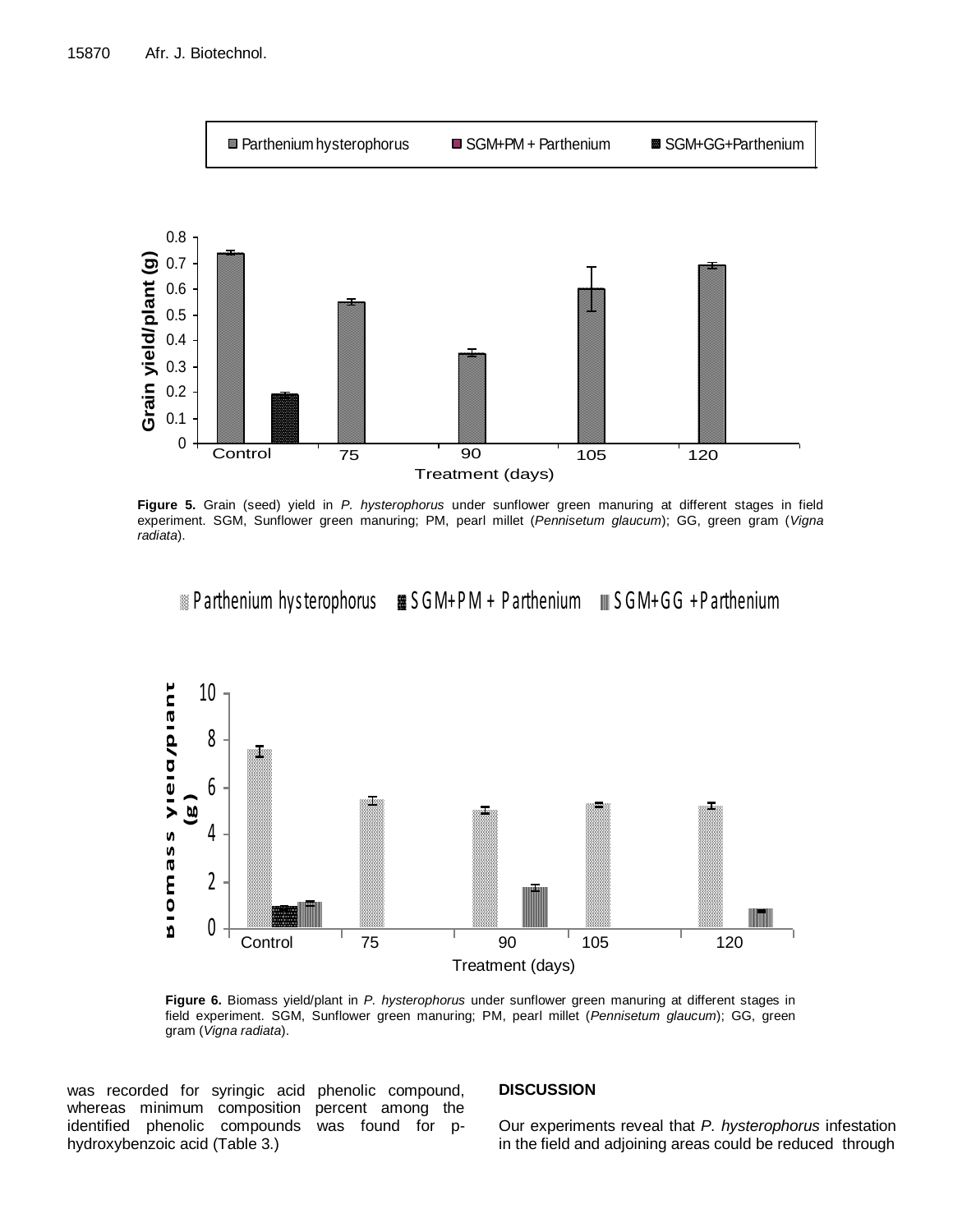

experiment. SGM, Sunflower green manuring; PM, pearl millet (*Pennisetum glaucum*); GG, green gram (*Vigna radiata*).



**Figure 8.** Biomass yield/plot in *P. hysterophorus* under sunflower green manuring at different stages in field experiment. SGM, Sunflower green manuring; PM, pearl millet (*Pennisetum glaucum*); GG, green gram (*Vigna radiata*).

sunflower green manuring and its rhizosphere soil. In pot experiment, sunflower rhizosphere soil reduced all parameters viz. plant height, population and grain and biomass yield of *P. hysterophorus*. The applied soil proved most inhibitory at initial 60 DAS and the effect of inhibition was observed upto 90 DAS of sunflower. After that, the rhizosphere soil proved less inhibitory to *P. hysterophorus*. Sunflower rhizosphere soil proved more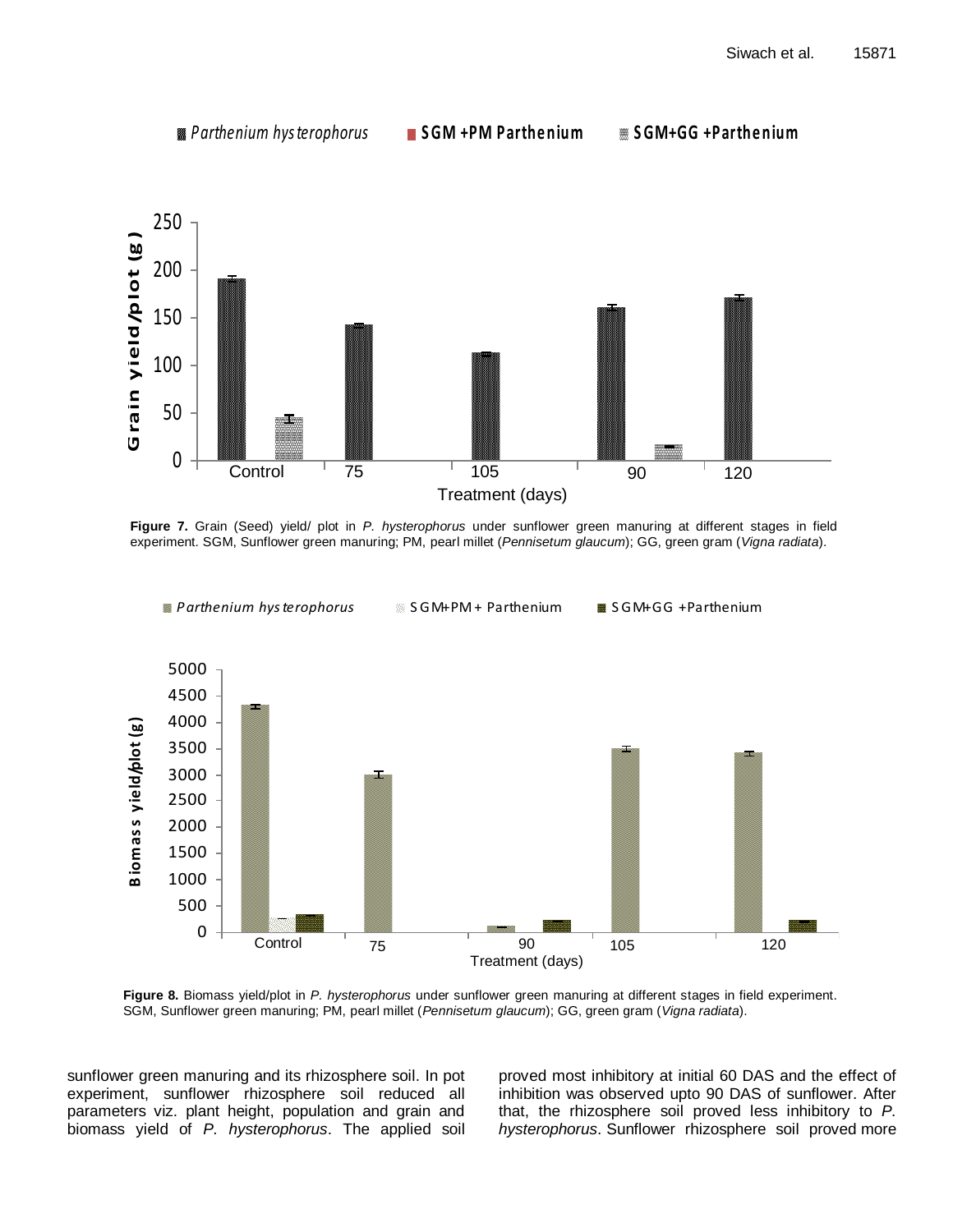| <b>Treatment</b>                        | Amount of phenolic              |
|-----------------------------------------|---------------------------------|
| Control (where sunflower was not grown) | $9.22 \pm 1.02$                 |
| Sunflower rhizosphere soil              | $44.32 \pm 2.65^*$              |
| <b>Plant extracts</b>                   |                                 |
| 0.5                                     | $265.13 \pm 8.32^a$             |
| 1.0                                     | $546.85 \pm 14.56^b$            |
| 2.0                                     | $849.49 \pm 19.25$ <sup>c</sup> |

**Table 2.** Amount of phenolics in the rhizosphere soil of *Helianthus annuus* ( $\mu$  g<sup>-1</sup>) and plant extracts (µ ml<sup>-1</sup>).

Different letters represent significant difference at P ≥ 0.01. \*Means significantly different from control at  $P \ge 0.01$ .

| <b>Phenolic compound</b> | <b>Retention time (min)</b> | Composition (%)  |
|--------------------------|-----------------------------|------------------|
| Ferulic acid             | 1.40                        | $32.21 \pm 1.56$ |
| P-Coumaric acid          | 1.60                        | $29.52 \pm 1.09$ |
| Syringic acid            | 1.50                        | $34.11 \pm 1.27$ |
| Chlorogenic acid         | 1.80                        | $28.47 \pm 1.10$ |
| Isochlorogenic acid      | 1.98                        | $31.26 \pm 1.21$ |
| Neochlorogenic acid      | 2.53                        | $30.29 \pm 1.88$ |
| Vanillic acid            | 3.14                        | $2.65 \pm 0.23$  |
| P-Hydroxybenzoic acid    | 4.52                        | $2.56 \pm 0.14$  |
| Caffeoylquinic acid      | 3.65                        | $11.36 \pm 0.86$ |

**Table 3.** Identification and relative amounts (±) of phenolic acids in plant residues of *Helianthus annuus*.

harmful at 60 DAS to plant height (65.8%) in pot study and the magnitude of this effect was observed to be lower as the stages of sunflower goes higher. The harmful effect of such soil might be due to the presence of allelochemicals of sunflower released by roots into the soil. Waller and Nowacki, (1978) reported the presence of P-hydroxy benzoic and benzoic acids in the sandy soil of a Florida citrus orchard in which citrus was badly affected with the die back diseases. The source of phytotoxic substances in the rhizosphere soil could be the exudates of root and/or microbial toxins. Pariana (1992) reported that the various organic extracts derived from sunflower leaves inhibited the germination and rooting of the stem cuttings of *Parthenium* weed, leading to the checking of its reproductive potential. The increased retardation leading to inhibition of morphogenic function at higher concen-trations of *Helianthus annuus* is viewed or linked to greater release of phytotoxins from leaves on their decomposition. Sandhu (1997) also reported that phytotoxicity of soil incorporated residues of sunflower at various stages of plant growth.

Furthermore, the study was extended to field experiments where sunflower green manure under treatment SGM+PM proved to be most inhibitory to growth and yield parameters of *P. hysterophorus*, whereas treatment SGM+GG proved to be inhibitory to *P. hysterophorus* but less inhibitory as compared to SGM+PM treatment. The magnitude of inhibition by green manuring was observed maximum at 75 to 90 DAS and decreased with increase of stages of sunflower plant growing in the field. This might be due to higher occurrence of the resistant materials like lignin, cellulose, hemicelluloses and polyphenols at older age as compared to younger one. Due to these resistant materials, the plant biomass could not be easily decomposed as much as in the young age. Gill and Sandhu (1993) studied sunflower, maize, cotton, pigeon pea, soybean and pearl millet. The seeds were sown in pots containing ground sunflower leaves from a mature crop incorporated into the soil (0.5 to 2.5% w/w basis). Decomposing sunflower leaves decreased the sunflower seed germination in all other crops. While the shoot and root growth responses to allelopathic effects were dependent on the species, the adverse growth effects on all the species were evident at the higher concentrations. Kulvinder et al. (1999) reported that mungbean (*V. radiata*) cv. K-851 and pearl millet (*Pennisetum typhoides [P. glaucum]* cv. HHB-67 germinated on sandy loam soil with 1.5 or 3.0 t ground sunflower residues (stems or leaves) with or without N. The residues initially did not affect germination. However, germination was reduced significantly in the first week, with greater reductions with higher residue rate and with N, the germination percentages returned to normal after 2 to 3 weeks. Pariana (1992) also reported that seeds of *P.*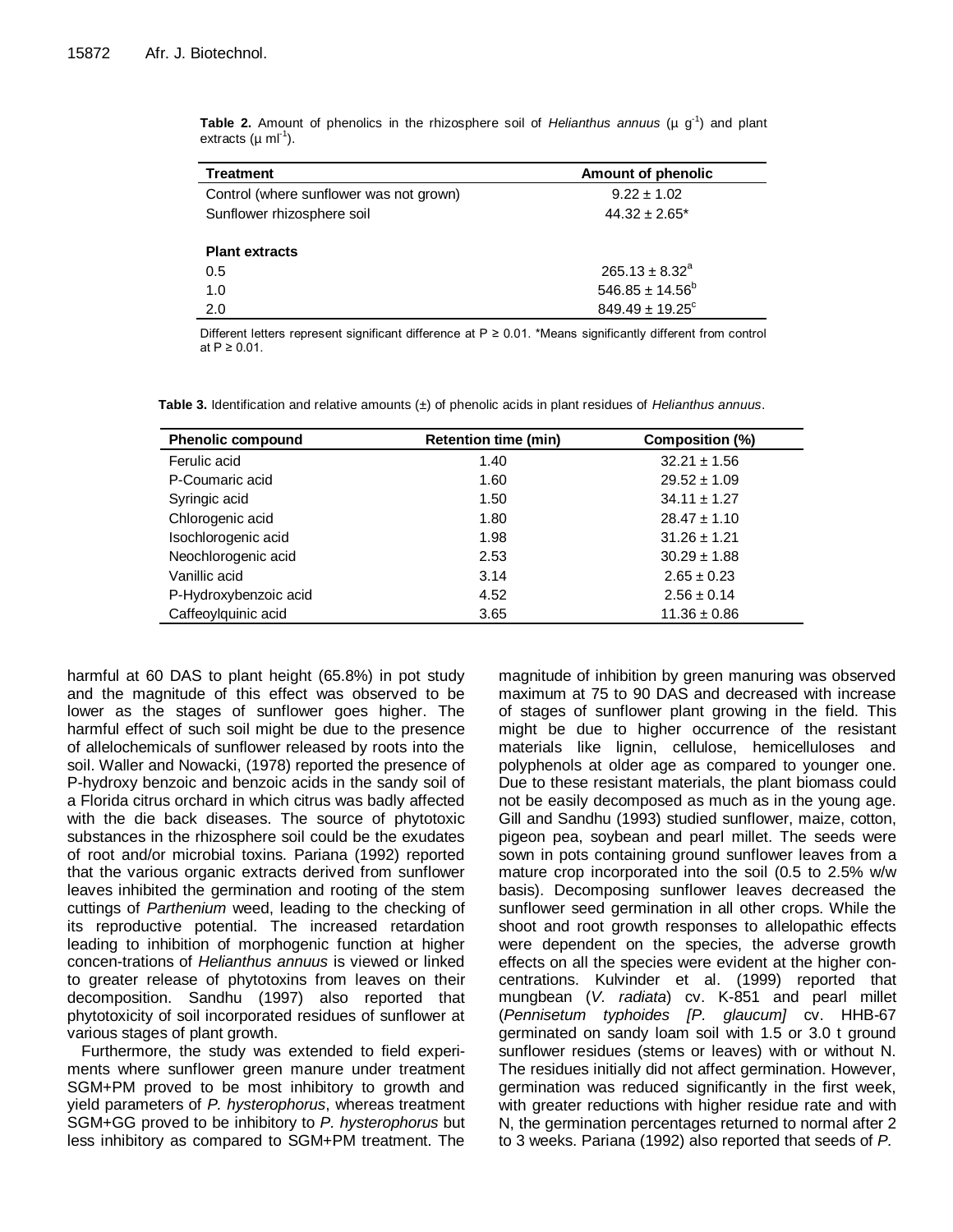*aureus var.* ML-267, *C. arietinum* var. C-235, *Trigonella foenumgraecum* var. HFM-65 and *P. americanum* var. HHB-60 germinated when sown in sunflower green manure free soil (control). In contrast, none of the seeds of any of these crops sown in 0.25, 0.5: 1.0 (w/w) manure-soil mixtures germinated upto 20 days.

Phenolics are the most common water-soluble allelochemicals and play a significant role in plant– plant interactions including allelopathy (Mizutani, 1999; Batish et al., 2006b, 2007a, b). In this study, an appropriate water soluble phenolic compound was found in the plant residue and rhizosphere soil of the sunflower. Upon HPLC analysis, nine phenolic compounds viz. ferulic, pcoumaric acid, syringic acid, chlorogenic acid, isochlorogenic acid, neochlorogenic acid, vanillic acid, p-hydroxy benzoic acid and caffeoylquinic acids were identified from plant residues of the sunflower. All these phenolic acids are known as phytotoxins and widely implicated in allelopathic studies, and even effected the growth of weeds (Dharmraj, 1998; Leather, 1983a, 1987). Macias et al. (1996) reported that in addition to known phenolic compound in sunflower, they characterized new 16 sesquiterpene lactones (nine glucuanolides and seven germacranolides), five flavonoids, four kaurenoids diterpenes, four bisnorsesquiterpenes and two novel families of sesquiterpene Heliannuoles (15 compounds) and Heliespinores (four compounds). Park et al. (1992) reported that hydroquinone, beta-resorcylic acid, vanillic acid, caffeic acid, salicylic acid and quercetin were characterized from the acidic fraction of root exudates from sunflower. Hydroquinone, gentisic acid, betaresorcylic acid, vanillic acid, caffeic acid, ferulic acid and quercetin were elucidated from the neutral fraction. Sandhu (1997) reported that the chromatographic, physiochemical and spectral analysis showed the presence of chlorogenic and isochlorogenic acids in sunflower. Pariana (1992) reported that the allelechemicals from sunflower are polar and non-polar in nature. Two terpenoid compounds (A and B) were isolated and characterized from the relatively more allelopathic fractions. Both these compounds (A and B) showed allelopathic activity and inhibited germination parameters viz., photosynthesis and respiration of the target plant, *Phaseolus aureus* var. ML-267.

Furthermore, chemical studies on different parts of *H. annuus* have led to the identification of a number of compounds; prominent among them being the sesquiterpene lactones. Spring et al. (1982) isolated two sesquiterpene lactones names niveusin C and 15 hydroxy-3-dehydroxy fruticin from leaves and stems of *H. annuus*. Both sesquiterpene lactones strongly inhibit indole-3-acetic acid (IAA) induced elongation growth of *Avena sativa* L. coleoptile segments and *H. annuus* L. hypocotyls segments. Further investigations on growth inhibiting substances from young leaves and the apical part of stem of *H. annuus* resulted in the extraction of three additional sesquiterpene lactones (Spring et al., 1982). Spring et al. (1989) later identified six sesquiterpene lactones by HPLC separations from capitate glandular trichomes of *H. annuus* L. There has been a general understanding among the warranty weed that extensive efforts are required to reach out the active allelopathic compounds and the actual ratio of the compounds in the plant extracts released by crops, so that the magnitude of the combined effect of allelechemical mixtures in weed suppression could be elucidated. Herein, sunflower green manure in field experiments and rhizosphere soil in pot experiments were observed to be harmful to *P. hysterophorus* in field and pot experiments. We can infer from this study that sunflower biomass, as well as rhizosphere soil could be utilized for weed management.

# **Conclusion**

Our results show that sunflower green manuring and rhizosphere soil has potential to reduce plant height, plant population, number of capitulum and biomass of *P. hysterophorus* compared with the control. Sunflower green manuring at various stages with cover crop PM was observed to be most inhibitory. The effect of sunflower green manuring was more inhibitory to *P. hysterophorus* at 75 DAS of sunflower and decreased with increase in stages of sunflower growth in the field. In pot experiments, sunflower rhizosphere soil was found most inhibitory at 75 DAS and less at 120 DAS. Here inverse trend of inhibition was observed in both sunflower rhizosphere soil and green manuring.

This type of research work is being done in developed countries to minimize or eliminate the use of the present hazardous herbicides and replacing them with ecofriendly herbicides based on natural plant products or allelo-chemicals. The generation of such information would help in; a) developing environmental friendly weed management practices to reduce the yield losses in field crops caused by the weeds and b) to overcome the problems associated with present herbicides.

#### **REFERENCES**

- Allen SE, Grimshaw HM, Parkinson JA, Dharmby C (1974). Chemical Analysis of Ecological Materials. New York, USA. John Wiley and Sons.
- Anaya AL (1989). Recent advances in allelophathy research in Maxico. In: Phyto chemical Ecology (Eds. Chou CH and Waller GR). Monograph No. 9:167-182.
- Azania AAPM, Azania CAM, Alves PLCA, Palaniraj R, Kadian HS, Sati S C, Rawat LS, Dahiya DS, Narwal SS (2003). Allelopathic plants. 7.Sunflower (*Helianthus annuus* L.). Allelopathy J. 11(1):1-20.
- Batish DR, Lavanya K, Singh HP, Kohli RK (2007a). Phenolic allelochemicals released by *Chenopodium murale* affect the growth, nodulation and macromolecule content in chickpea and pea. Plant Growth Regul. 51:119-128.
- Batish DR, Lavanya K, Singh HP, Kohli RK (2007b) Root mediated allelopathic interference of Nettle-leaved Goosefoot (*Chenopodium murale*) on wheat (*Triticum aestivum*). J. Agron. Crop Sci. 193:37-44.
- Batish DR, Singh HP, Rana N, Kohli RK (2006b). Assessment of allelopathic interference of *Chenopodium album* through its